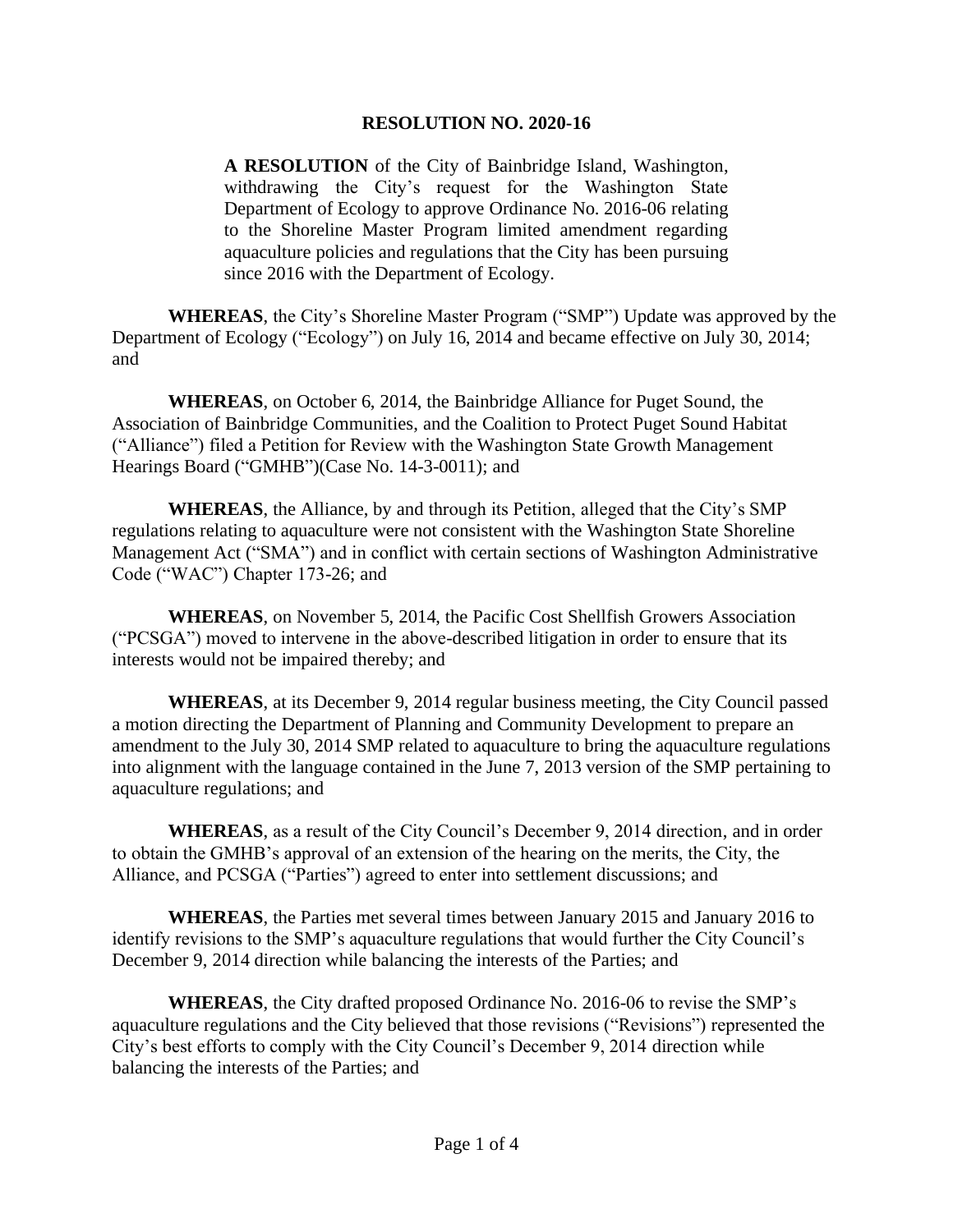**WHEREAS**, the Planning Commission reviewed the Revisions at a study session on March 24, 2016; and

**WHEREAS**, the Planning Commission conducted a public hearing on the Revisions contained in proposed Ordinance No. 2016-06 on April 14, 2016; and

**WHEREAS**, the City Council reviewed the Revisions at a business meeting on June 14, 2016 and June 28, 2016; and

**WHEREAS**, the City Council conducted a public hearing on proposed Ordinance No. 2016-06 on July 26, 2016 that was continued to August 23, 2016; and

**WHEREAS**, the City Council reviewed the Revisions at a business meeting on September 13, 2016 and September 27, 2016; and

**WHEREAS**, on October 11, 2016, the City Council enacted Ordinance No. 2016-06 and the ordinance has never become effective because it has a provision stating that the ordinance will take effect upon approval from Ecology of the City's aquaculture limited amendment and that approval from Ecology has not occurred; and

**WHEREAS**, the City submitted Ordinance No. 2016-06 to Ecology in October 2016 following the WAC 173-26-100 submittal package requirements; and

**WHEREAS**, public comments on Ordinance No. 2016-06 were accepted by Ecology in 2017; and

**WHEREAS**, following a June 2019 Growth Management Hearings Board decision rejecting Ecology's approval of proposed aquaculture restrictions enacted by Pierce County, on September 26, 2019, Ecology provided the City with a memorandum that identified concerns with Ordinance No. 2016-06, and Ecology provided additional comments to the City in October 2019; and

**WHEREAS**, the City is required by the SMA to complete a Periodic Review of the SMP every 8 years, and the June 2020 deadline for the City's current Periodic Review process was pushed back to June 30, 2021 by Ecology due to various factors, including the delayed availability of grant funds; and

**WHEREAS**, the City's work on the SMP aquaculture limited amendment as well as the work on the Periodic Review were delayed due to staffing vacancies and the COVID-19 pandemic; and

**WHEREAS**, in May 2020, the City Council adopted a revised workplan, and through that workplan the Council approved City staff's recommendation to pursue possible revisions and updates related to the City's SMP aquaculture regulations via the SMP Periodic Review process rather than the aquaculture limited amendment that the City has been unsuccessfully pursuing with Ecology for several years; and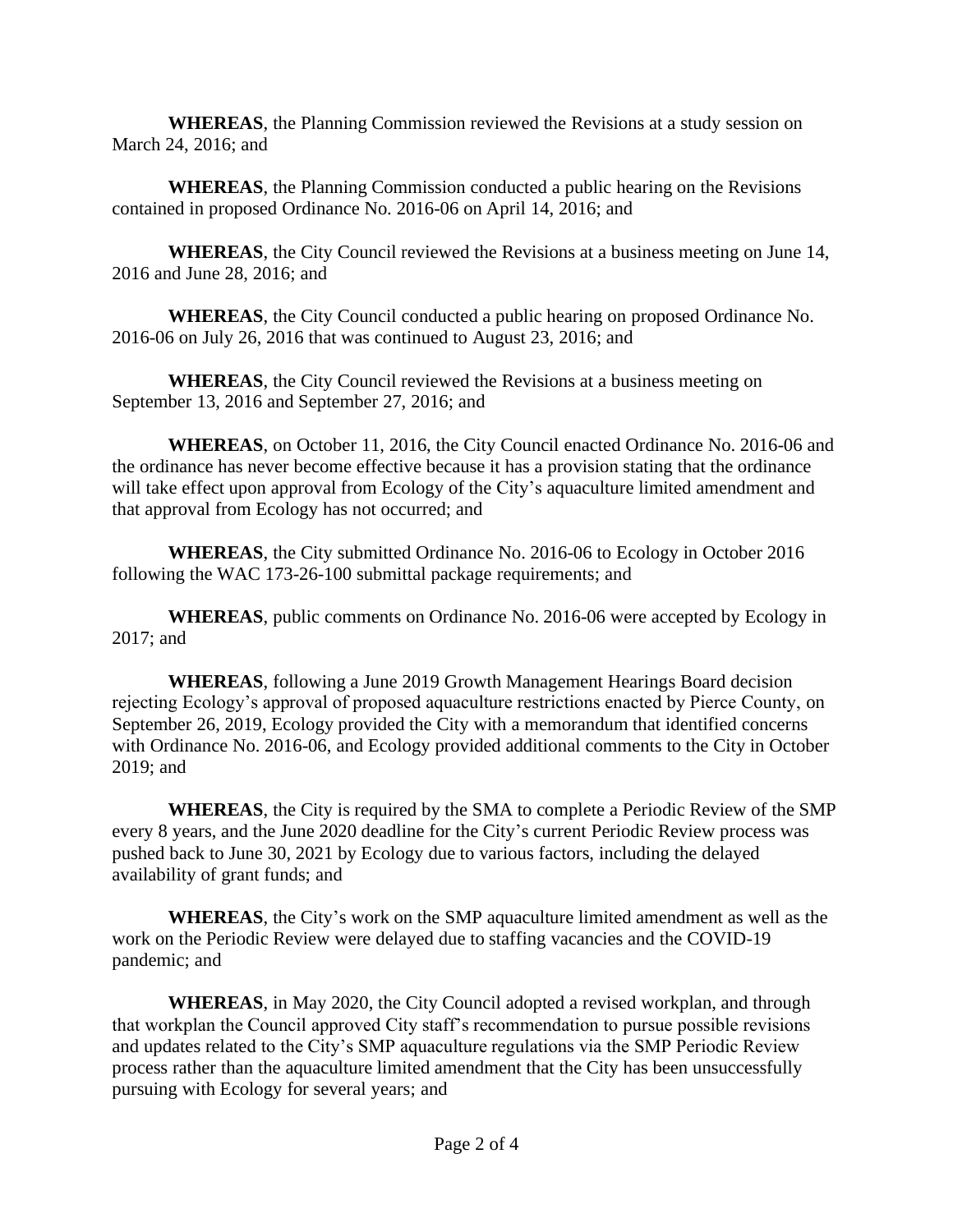**WHEREAS**, on August 31, 2020, the Growth Management Hearings Board found in favor of the City and Ecology in the above-referenced Growth Board appeal that was brought in 2014 by the Bainbridge Alliance for Puget Sound, the Association of Bainbridge Communities, and the Coalition to Protect Puget Sound Habitat, and issued an order dismissing and closing the case in the matter of *Bainbridge Alliance et al v. City of Bainbridge Island, State of Washington Department of Ecology, and Pacific Coast Shellfish Growers Association*; and

**WHEREAS**, as above described, that 2014 Growth Board appeal was a significant factor in the City's pursuit of the aquaculture limited amendment set forth in Ordinance No. 2016-06, and the dismissal of that litigation is a further basis to withdraw from consideration by Ecology that limited amendment; and

**WHEREAS**, Ecology has indicated to the City that if the City is proceeding to pursue possible revisions and updates to its SMP aquaculture regulations via the SMP Periodic Review process rather than the SMP aquaculture limited amendment, Ecology would appreciate formal communication from the City Council to state that the limited amendment is being withdrawn by the City from consideration by Ecology as the City works through the Periodic Review process.

## **NOW, THEREFORE, THE CITY COUNCIL OF THE CITY OF BAINBRIDGE ISLAND, WASHINGTON, DO RESOLVE AS FOLLOWS:**

**Section 1**. The City Council is hereby formally communicating to the Washington State Department of Ecology ("Ecology") and other interested parties that the City is withdrawing the City's request for Ecology to approve Ordinance No. 2016-06 relating to the Shoreline Master Program ("SMP") limited amendment regarding aquaculture policies and regulations that the City has been pursuing since 2016 with Ecology.

**Section 2.** The Director of Planning and Community Development is authorized to continue to proceed accordingly, and the City will continue to work via the SMP Periodic Review process with interested parties who are seeking to pursue topics of interest related to the SMP, including topics related to aquaculture regulations and policies.

PASSED by the City Council this 8<sup>th</sup> day of September, 2020.

APPROVED by the Mayor this  $8<sup>th</sup>$  day of September, 2020

eslie Schneider, Mayor